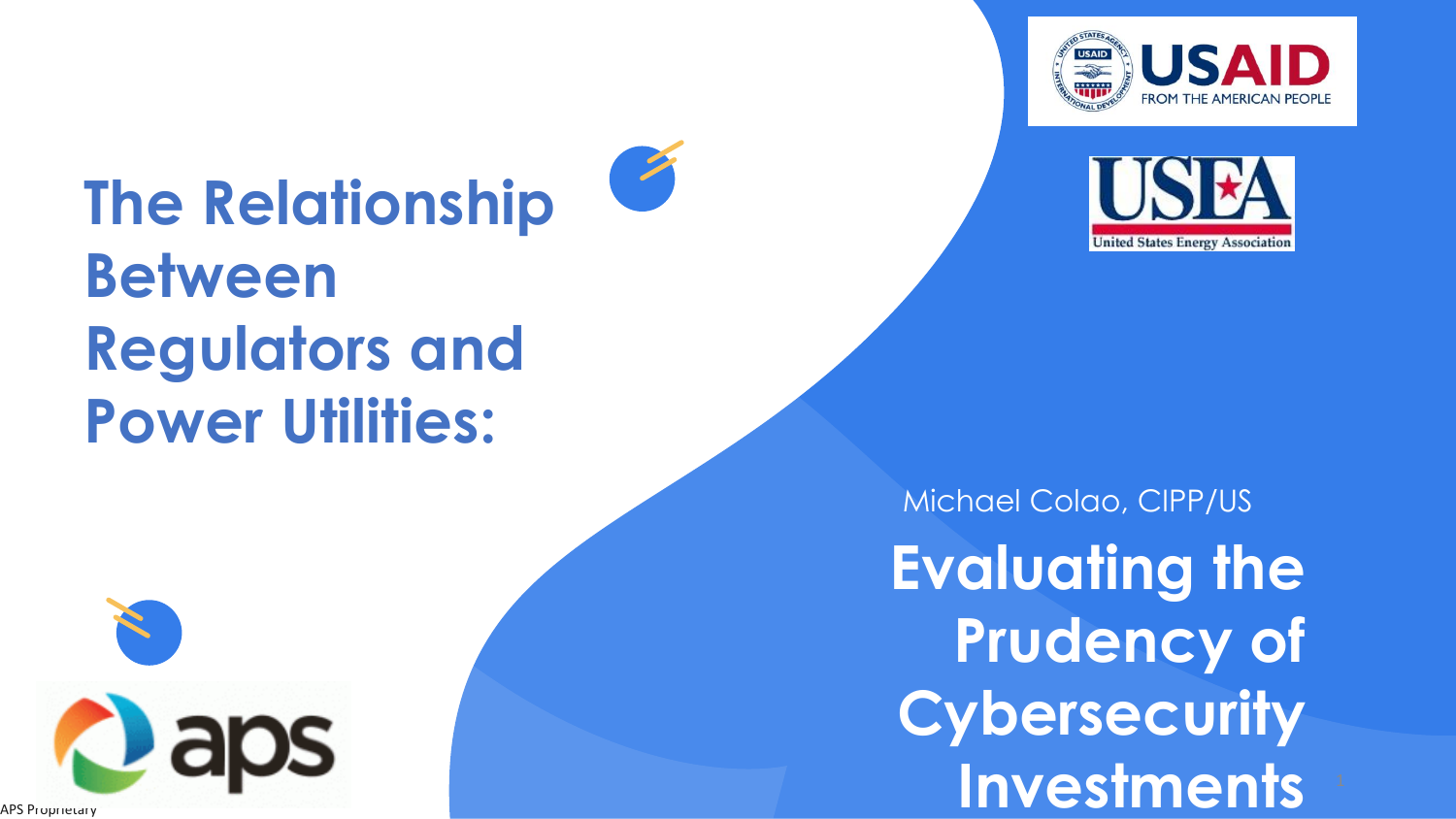

APS – Background Information

### *-Arizona Public Service*

- Founded in 1885 as the Phoenix Light and Fuel Company
- Service territory of 11 counties within Arizona from metropolitan Phoenix to the Grand Canyon
- 4,000 MW of generating capacity
- Operators of America's largest nuclear generating station, Palo Verde
- Generate electricity for nearly 3 million Arizona customers and businesses
- 6,300 employees and 2,000 temporary contractors

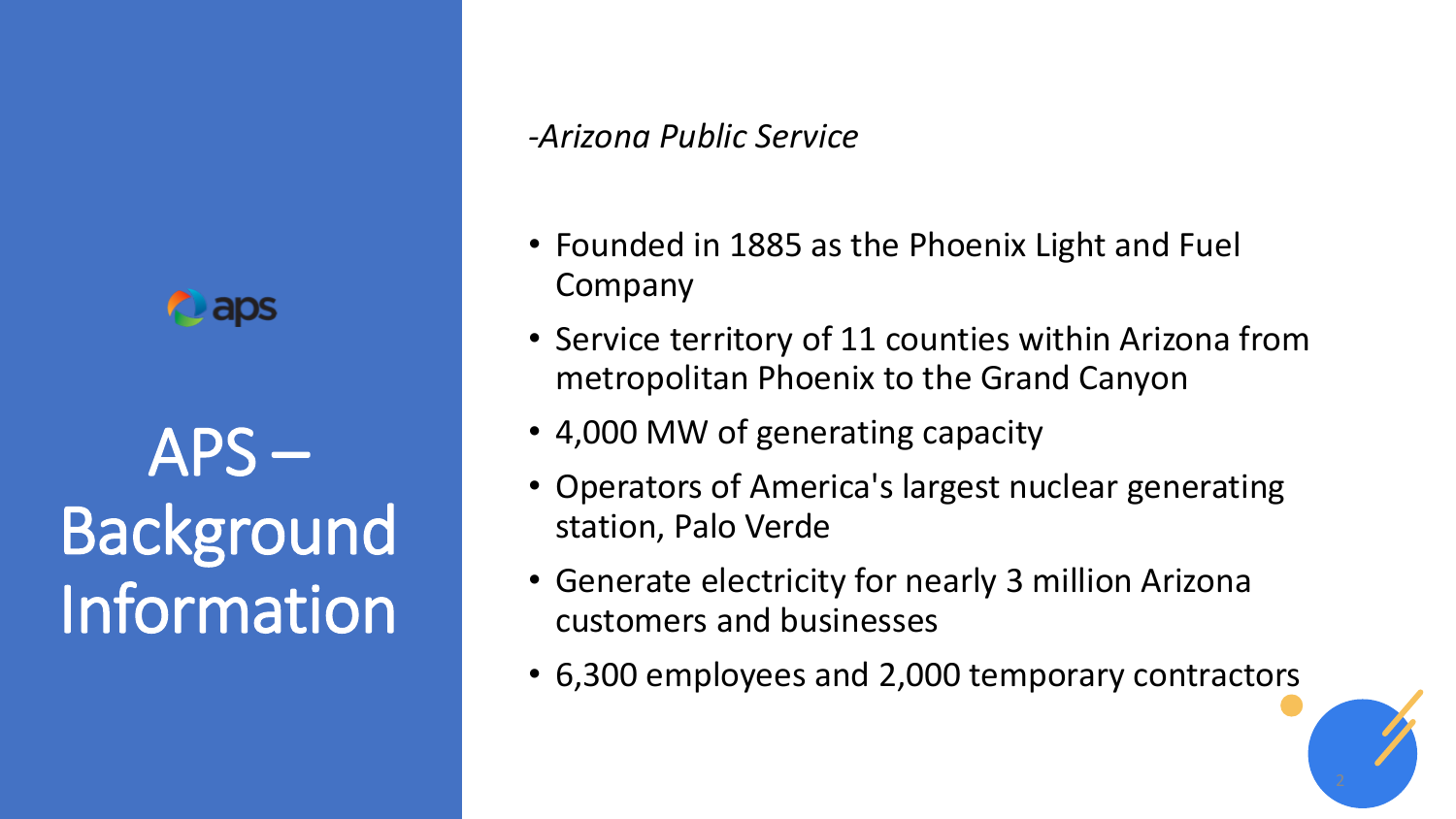

### **Who Are APS' Regulators?**

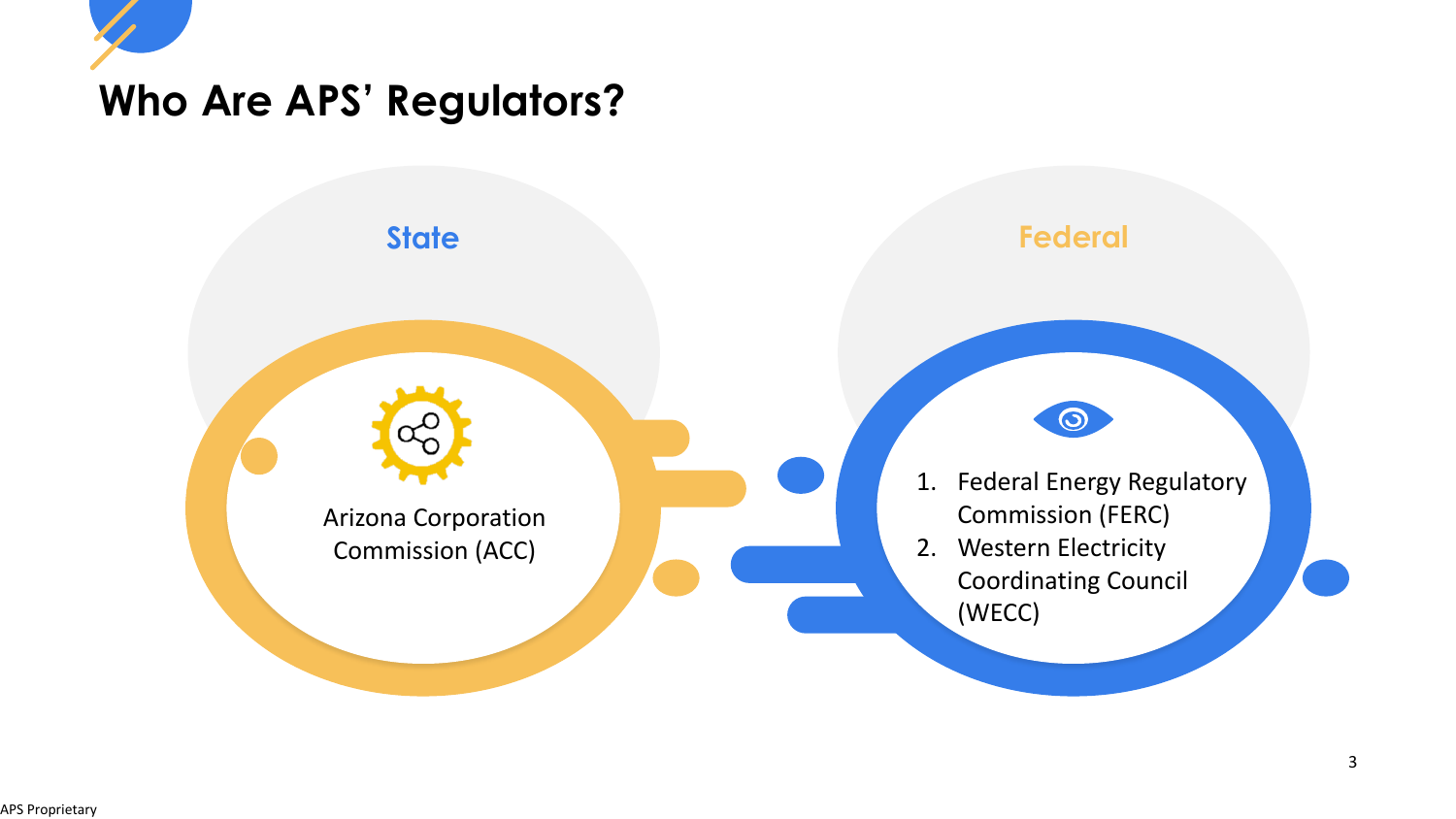## **Who Are APS' Regulators (continued)?**



ACC – State enforcement; safety and security thru dockets

FERC - seeks comprehensive solutions to potential threats to infrastructure from cyber and physical attacks; delegates authority to WECC

WECC – Enforces framework requirements (CIP) thru civil penalties

4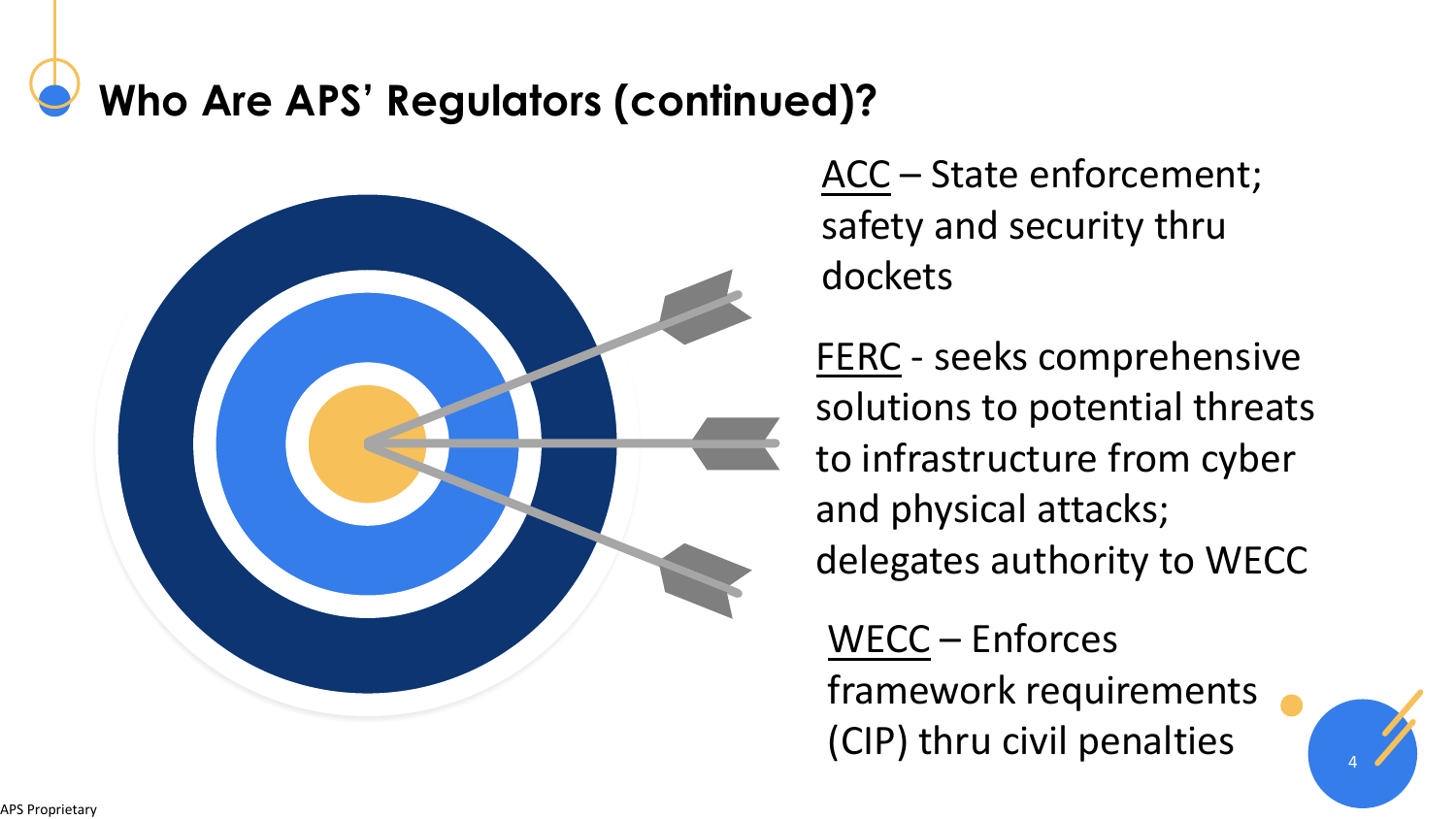## **Interaction Between Regulators and What to Expect……**

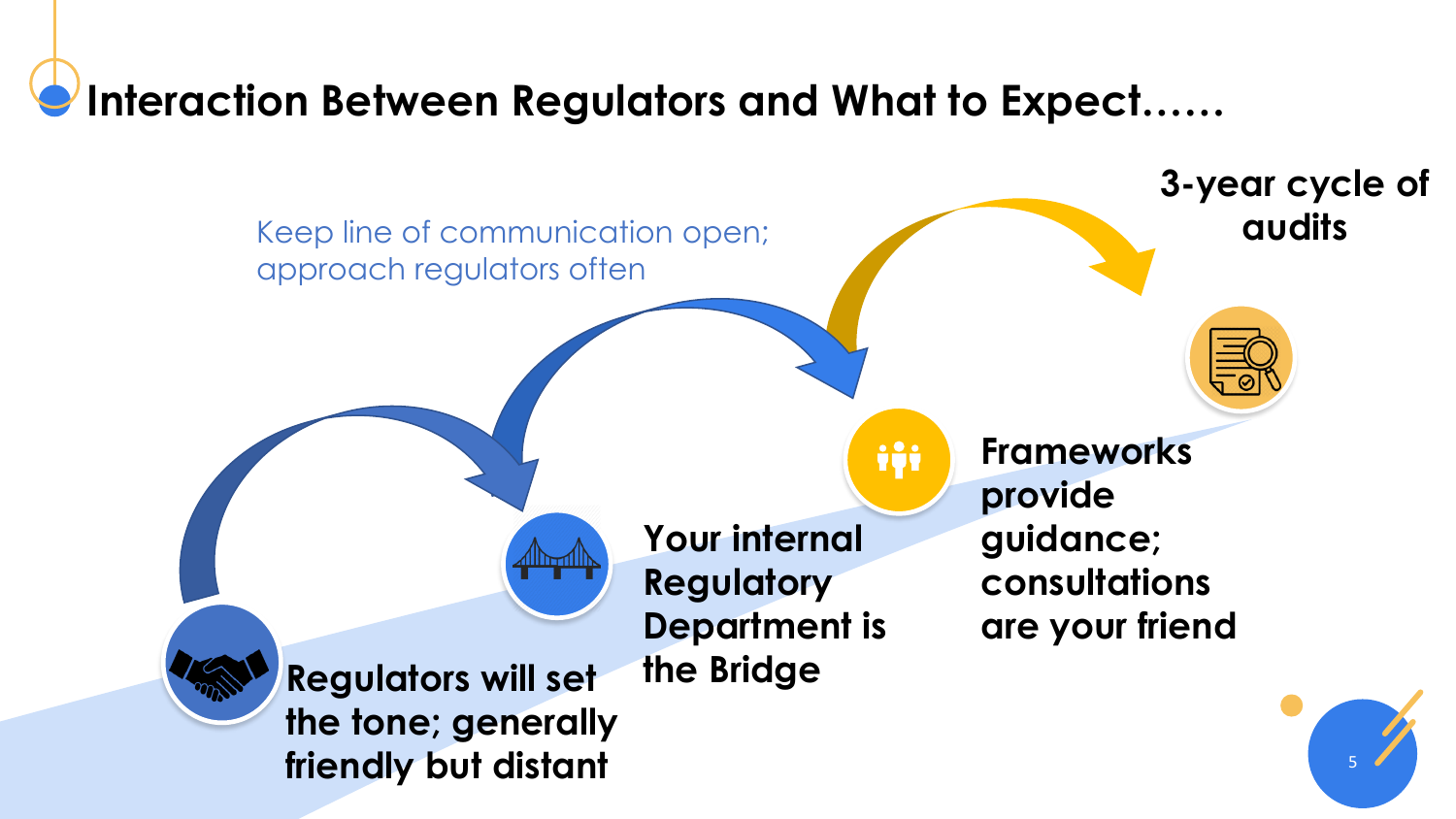### **Utility Perspective – Managing Benchmarks and Effectiveness of Cyber Security Program**

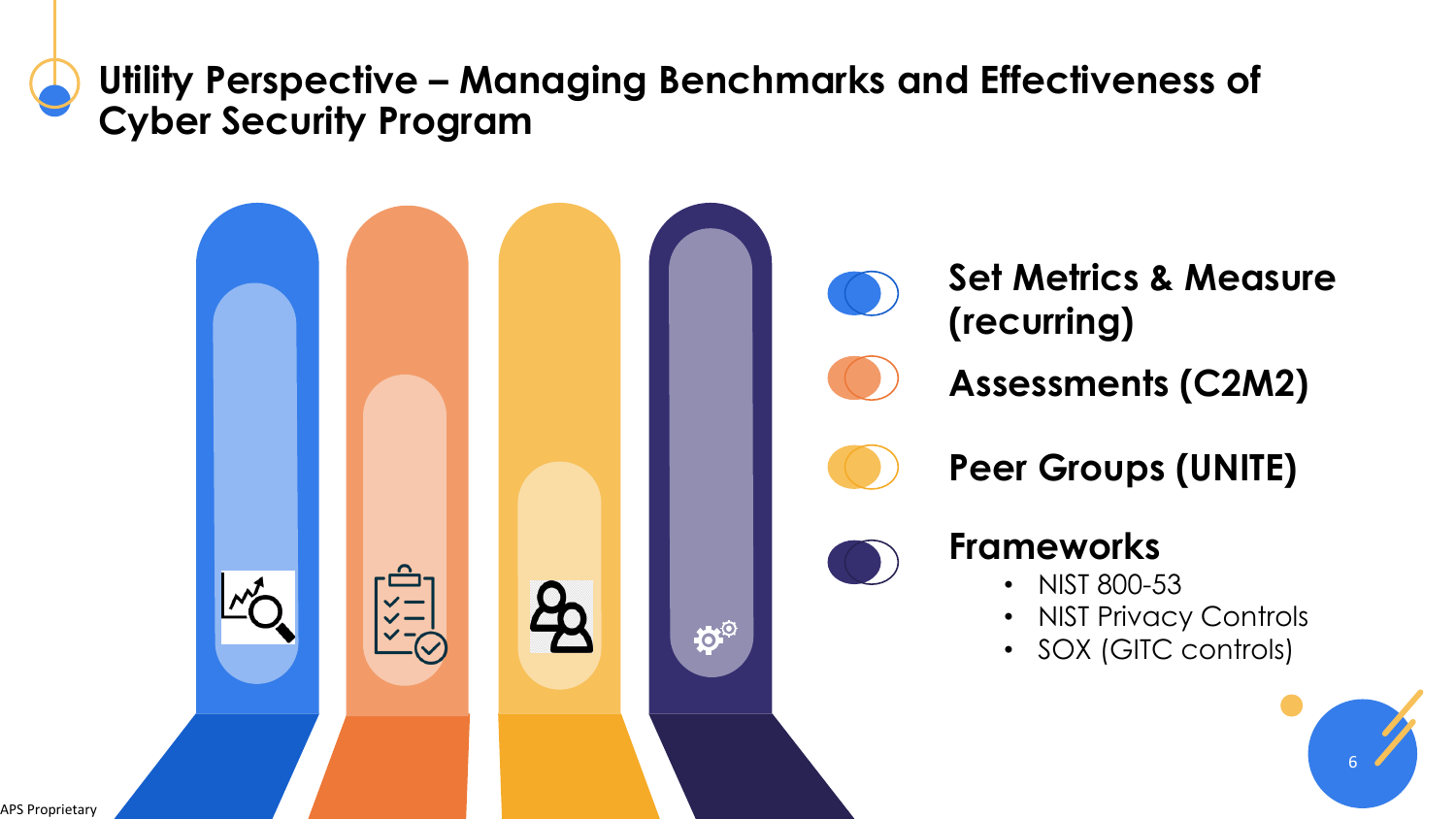## **Is it Possible to Evaluate Your Cybersecurity Investment?**



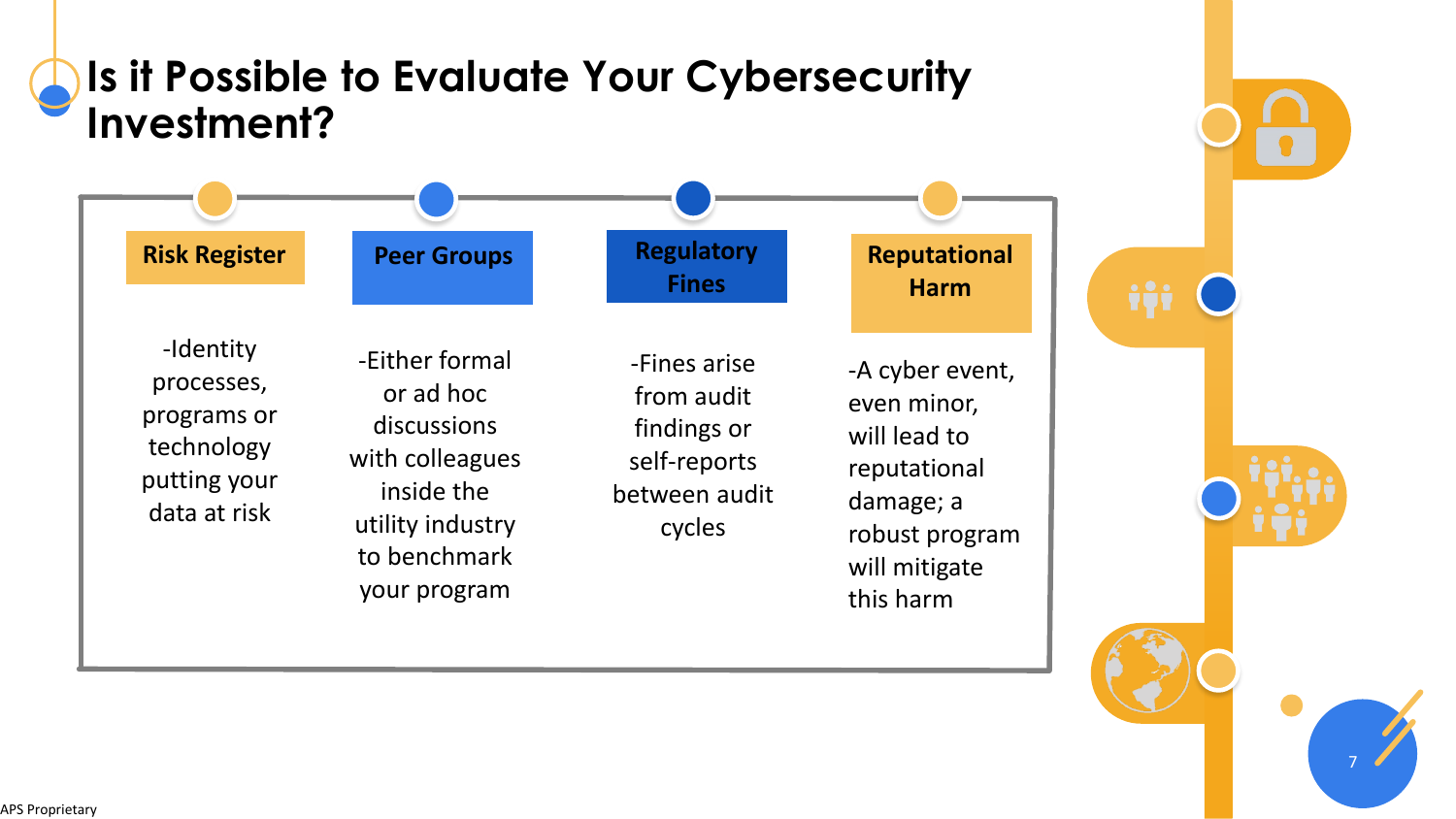## **Risk Ranking Criteria - APS**

### Risk - Cybersecurity Risk Ranking Criteria

▲ Authored by RESSA, ALEX/Z11102 • 曲 7mo ago • ● 6 Views • 食食食食食

Cybersecurity uses the following formula and criteria for calculating a risk score. The criteria is provided by the APS Enterprise Risk Committee.

#### Formula:

 $\sqrt{2}$  ((Likelihood x Highest Impact) / 2]

This results in a score between  $1 - 5$ .

Example:

Likelihood: 3 Financial Impact: 6 Operational Impact: 8 Reputational Impact: 4

Score Calculation:  $\sqrt{(3 \times 8)/2} \rightarrow \sqrt{24/2} \rightarrow \sqrt{12} \rightarrow 3.5$ 

Explanation - The Likelihood was a 3 and the highest impact listed was Operational at 8.

#### Criteria:

Likelihood

|   | Requires specialized attack and knowledge by skilled adversary.                                                                                                                       |
|---|---------------------------------------------------------------------------------------------------------------------------------------------------------------------------------------|
| 2 | Requires specialized attack OR detailed knowledge of APS/PNW by a<br>skilled adversary.                                                                                               |
| 3 | Requires a moderately skilled attacker OR can be realized through<br>inadvertent acts (e.g., social engineering) without compensating controls.                                       |
| 4 | Requires relatively low attacker skill (e.g., modify attack code available<br>from the Internet) OR can be realized through simple misconfiguration<br>without compensating controls. |
| 5 | Attack is trivial to execute or condition is currently pervasive across the<br>company.                                                                                               |

#### Financial Impact

|    | Very Limited (< \$2M)       |
|----|-----------------------------|
|    | Limited (\$2 - \$5M)        |
| 6  | Moderate (\$5 - \$15M)      |
| 8  | Significant (\$15M - \$25M) |
| 10 | Major (>\$25M)              |

### Operational Impact

| 2  | Very Limited, No or local outages of a very small duration                                                                                                                                                                                                   |
|----|--------------------------------------------------------------------------------------------------------------------------------------------------------------------------------------------------------------------------------------------------------------|
| 4  | Limited, Local outages caused by pole collapse, pole fires and<br>transformer problems usually impacting a smaller geographical area or<br>an event which has a reasonable probability of limited negative impact<br>to the Company's operational objective. |
| 6  | Moderate, Outage arising from a major line or circuit outage impacting<br>greater than 50,000 customers or an event which has a reasonable<br>probability of moderately negatively impacting the Company's<br>operational objective.                         |
| 8  | Significant, Potential for rolling blackouts at times when the demand<br>exceeds supply (large geographical area affected) or an event which<br>has a reasonable probability of significantly negatively impacting the<br>Company's operational objective.   |
| 10 | Major, Potential for grid instability leading to large scale blackouts due<br>to generation or transmission related voltage and frequency<br>instabilities.                                                                                                  |